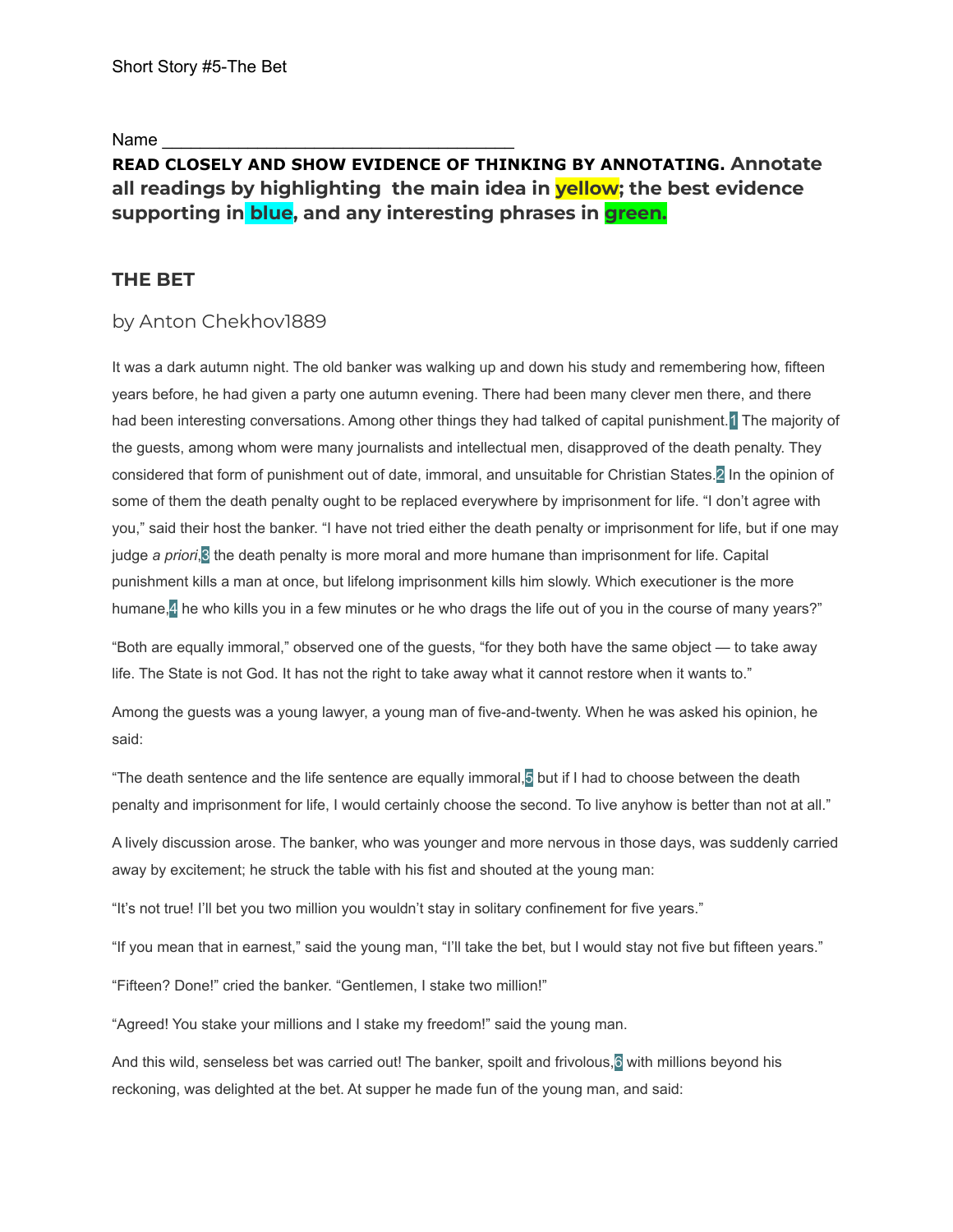"Think better of it, young man, while there is still time. To me two million is a trifle, but you are losing three or four of the best years of your life. I say three or four, because you won't stay longer. Don't forget either, you unhappy man, that voluntary confinement is a great deal harder to bear than compulsory. $\mathbf{z}$  The thought that you have the right to step out in liberty at any moment will poison your whole existence in prison. I am sorry for you."

And now the banker, walking to and fro, remembered all this, and asked himself: "What was the object of that bet? What is the good of that man's losing fifteen years of his life and my throwing away two million? Can it prove that the death penalty is better or worse than imprisonment for life? No, no. It was all nonsensical and meaningless. On my part it was the caprice<sup>8</sup> of a pampered man, and on his part simple greed for money..."

Then he remembered what followed that evening. It was decided that the young man should spend the years of his captivity under the strictest supervision in one of the lodges in the banker's garden. It was agreed that for fifteen years he should not be free to cross the threshold of the lodge, to see human beings, to hear the human voice, or to receive letters and newspapers. He was allowed to have a musical instrument and books, and was allowed to write letters, to drink wine, and to smoke. By the terms of the agreement, the only relations he could have with the outer world were by a little window made purposely for that object. He might have anything he wanted — books, music, wine, and so on — in any quantity he desired by writing an order, but could only receive them through the window. The agreement provided for every detail and every trifle<sup>n</sup> that would make his imprisonment strictly solitary, and bound the young man to stay there *exactly* fifteen years, beginning from twelve o'clock of November 14, 1870, and ending at twelve o'clock of November 14, 1885. The slightest attempt on his part to break the conditions, if only two minutes before the end, released the banker from the obligation to pay him the two million.

For the first year of his confinement, as far as one could judge from his brief notes, the prisoner suffered severely from loneliness and depression. The sounds of the piano could be heard continually day and night from his lodge. He refused wine and tobacco. Wine, he wrote, excites the desires, and desires are the worst foes of the prisoner; and besides, nothing could be more dreary than drinking good wine and seeing no one. And tobacco spoilt the air of his room. In the first year the books he sent for were principally of a light character: novels with a complicated love plot, sensational and fantastic stories, and so on.

In the second year the piano was silent in the lodge, and the prisoner asked only for the classics. In the fifth year music was audible again, and the prisoner asked for wine. Those who watched him through the window said that all that year he spent doing nothing but eating and drinking and lying on his bed, frequently yawning and angrily talking to himself. He did not read books. Sometimes at night he would sit down to write; he would spend hours writing, and in the morning tear up all that he had written. More than once he could be heard crying.

In the second half of the sixth year the prisoner began zealously studying languages, philosophy, and history. He threw himself eagerly into these studies — so much so that the banker had enough to do to get him the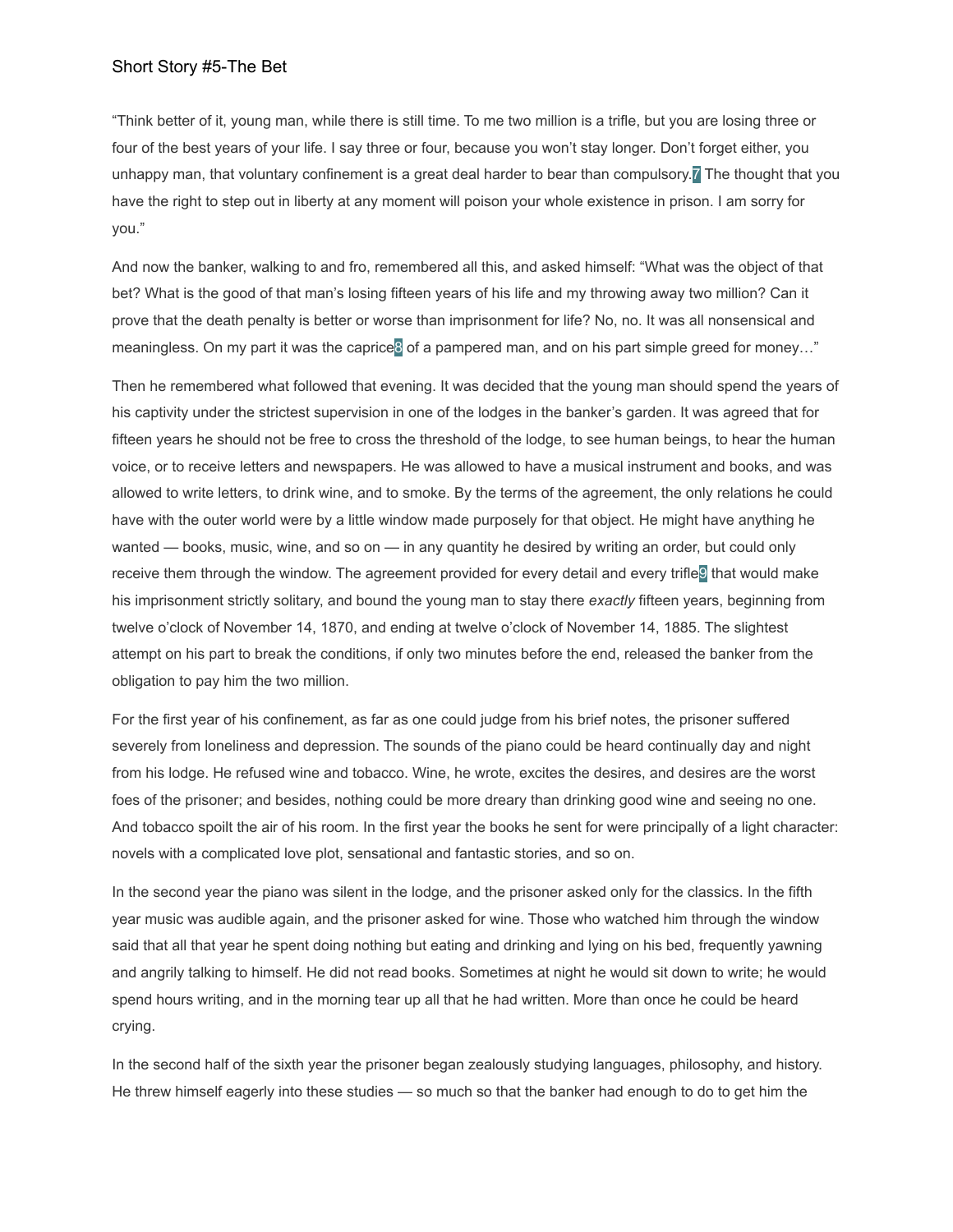books he ordered. In the course of four years some six hundred volumes were procured10 at his request. It was during this period that the banker received the following letter from his prisoner:

"My dear Jailer, I write you these lines in six languages. Show them to people who know the languages. Let them read them. If they find not one mistake I implore you to fire a shot in the garden. That shot will show me that my efforts have not been thrown away. The geniuses of all ages and of all lands speak different languages, but the same flame burns in them all. Oh, if you only knew what unearthly happiness my soul feels now from being able to understand them!" The prisoner's desire was fulfilled. The banker ordered two shots to be fired in the garden.

Then after the tenth year, the prisoner sat immovably at the table and read nothing but the Gospel. It seemed strange to the banker that a man who in four years had mastered six hundred learned volumes should waste nearly a year over one thin book easy of comprehension. Theology<sup>11</sup> and histories of religion followed the Gospels.12

In the last two years of his confinement the prisoner read an immense quantity of books quite indiscriminately. At one time he was busy with the natural sciences, then he would ask for Byron or Shakespeare. There were notes in which he demanded at the same time books on chemistry, and a manual of medicine, and a novel, and some treatise on philosophy or theology. His reading suggested a man swimming in the sea among the wreckage of his ship, and trying to save his life by greedily clutching first at one spar and then at another.

The old banker remembered all this, and thought:

"To-morrow at twelve o'clock he will regain his freedom. By our agreement I ought to pay him two million. If I do pay him, it is all over with me: I shall be utterly ruined."

Fifteen years before, his millions had been beyond his reckoning; now he was afraid to ask himself which were greater, his debts or his assets. Desperate gambling on the Stock Exchange,13 wild speculation and the excitability which he could not get over even in advancing years, had by degrees led to the decline of his fortune and the proud, fearless, self-confident millionaire had become a banker of middling rank, trembling at every rise and fall in his investments. "Cursed bet!" muttered the old man, clutching his head in despair. "Why didn't the man die? He is only forty now. He will take my last penny from me, he will marry, will enjoy life, will gamble on the Exchange; while I shall look at him with envy like a beggar, and hear from him every day the same sentence: 'I am indebted to you for the happiness of my life, let me help you!' No, it is too much! The one means of being saved from bankruptcy and disgrace is the death of that man!"

It struck three o'clock, the banker listened; everyone was asleep in the house and nothing could be heard outside but the rustling of the chilled trees. Trying to make no noise, he took from a fireproof safe the key of the door which had not been opened for fifteen years, put on his overcoat, and went out of the house.

It was dark and cold in the garden. Rain was falling. A damp cutting wind was racing about the garden, howling and giving the trees no rest. The banker strained his eyes, but could see neither the earth nor the white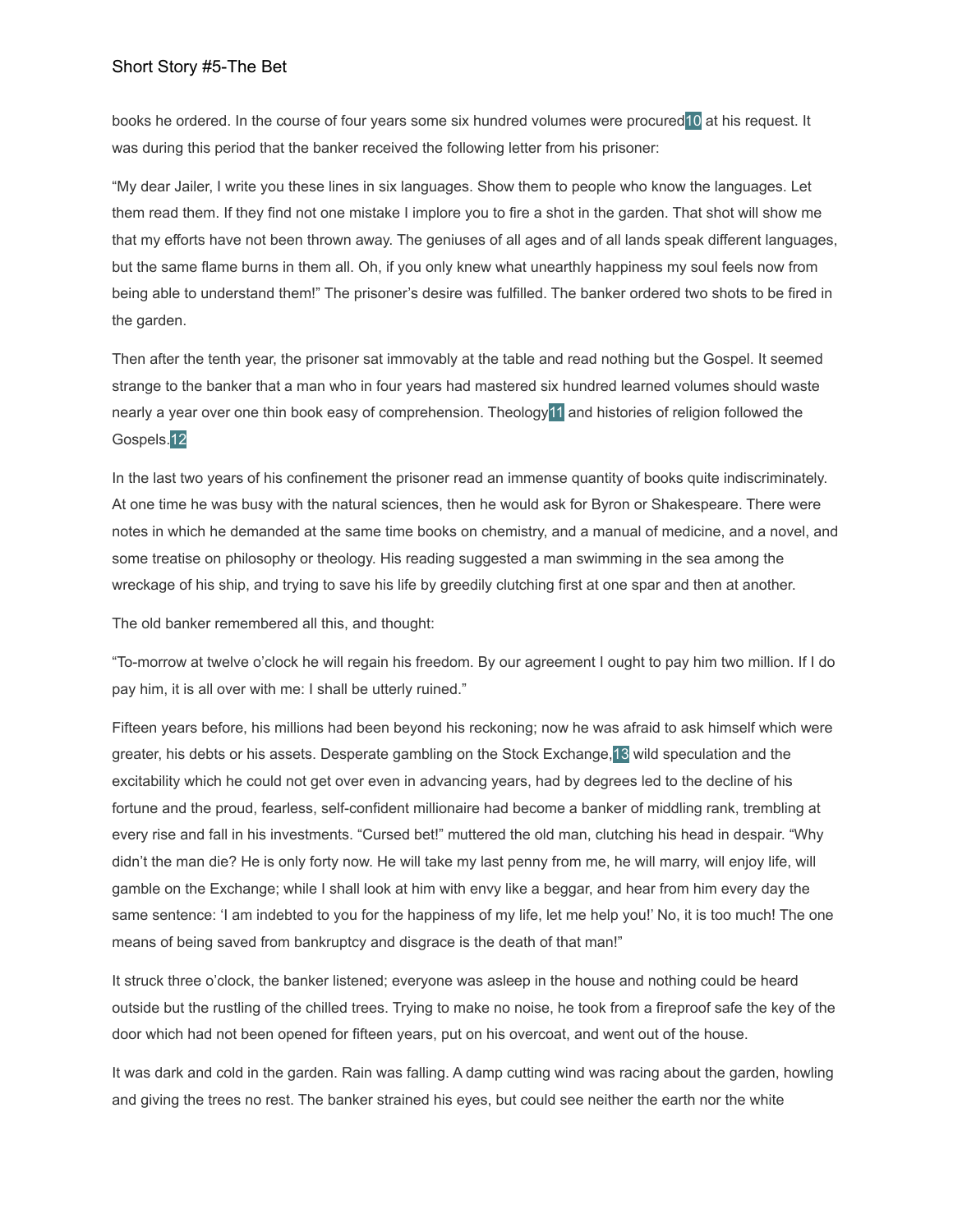statues, nor the lodge, nor the trees. Going to the spot where the lodge stood, he twice called the watchman. No answer followed. Evidently the watchman had sought shelter from the weather, and was now asleep somewhere either in the kitchen or in the greenhouse.

"If I had the pluck to carry out my intention," thought the old man, "suspicion would fall first upon the watchman."

He felt in the darkness for the steps and the door, and went into the entry of the lodge. Then he groped his way into a little passage and lighted a match. There was not a soul there. There was a bedstead with no bedding on it, and in the corner there was a dark cast-iron stove. The seals on the door leading to the prisoner's rooms were intact.

When the match went out the old man, trembling with emotion, peeped through the little window. A candle was burning dimly in the prisoner's room. He was sitting at the table. Nothing could be seen but his back, the hair on his head, and his hands. Open books were lying on the table, on the two easy-chairs, and on the carpet near the table.

Five minutes passed and the prisoner did not once stir. Fifteen years' imprisonment had taught him to sit still. The banker tapped at the window with his finger, and the prisoner made no movement whatever in response. Then the banker cautiously broke the seals off the door and put the key in the keyhole. The rusty lock gave a grating sound and the door creaked. The banker expected to hear at once footsteps and a cry of astonishment, but three minutes passed and it was as quiet as ever in the room. He made up his mind to go in.

At the table a man unlike ordinary people was sitting motionless. He was a skeleton with the skin drawn tight over his bones, with long curls like a woman's and a shaggy beard. His face was yellow with an earthy tint in it, his cheeks were hollow, his back long and narrow, and the hand on which his shaggy head was propped was so thin and delicate that it was dreadful to look at it. His hair was already streaked with silver, and seeing his emaciated,14 aged-looking face, no one would have believed that he was only forty. He was asleep... In front of his bowed head there lay on the table a sheet of paper on which there was something written in fine handwriting.

"Poor creature!" thought the banker, "he is asleep and most likely dreaming of the millions. And I have only to take this half-dead man, throw him on the bed, stifle him a little with the pillow, and the most conscientious expert would find no sign of a violent death. But let us first read what he has written here ..."

The banker took the page from the table and read as follows:

"To-morrow at twelve o'clock I regain my freedom and the right to associate with other men, but before I leave this room and see the sunshine, I think it necessary to say a few words to you. With a clear conscience I tell you, as before God, who beholds me, that I despise freedom and life and health, and all that in your books is called the good things of the world.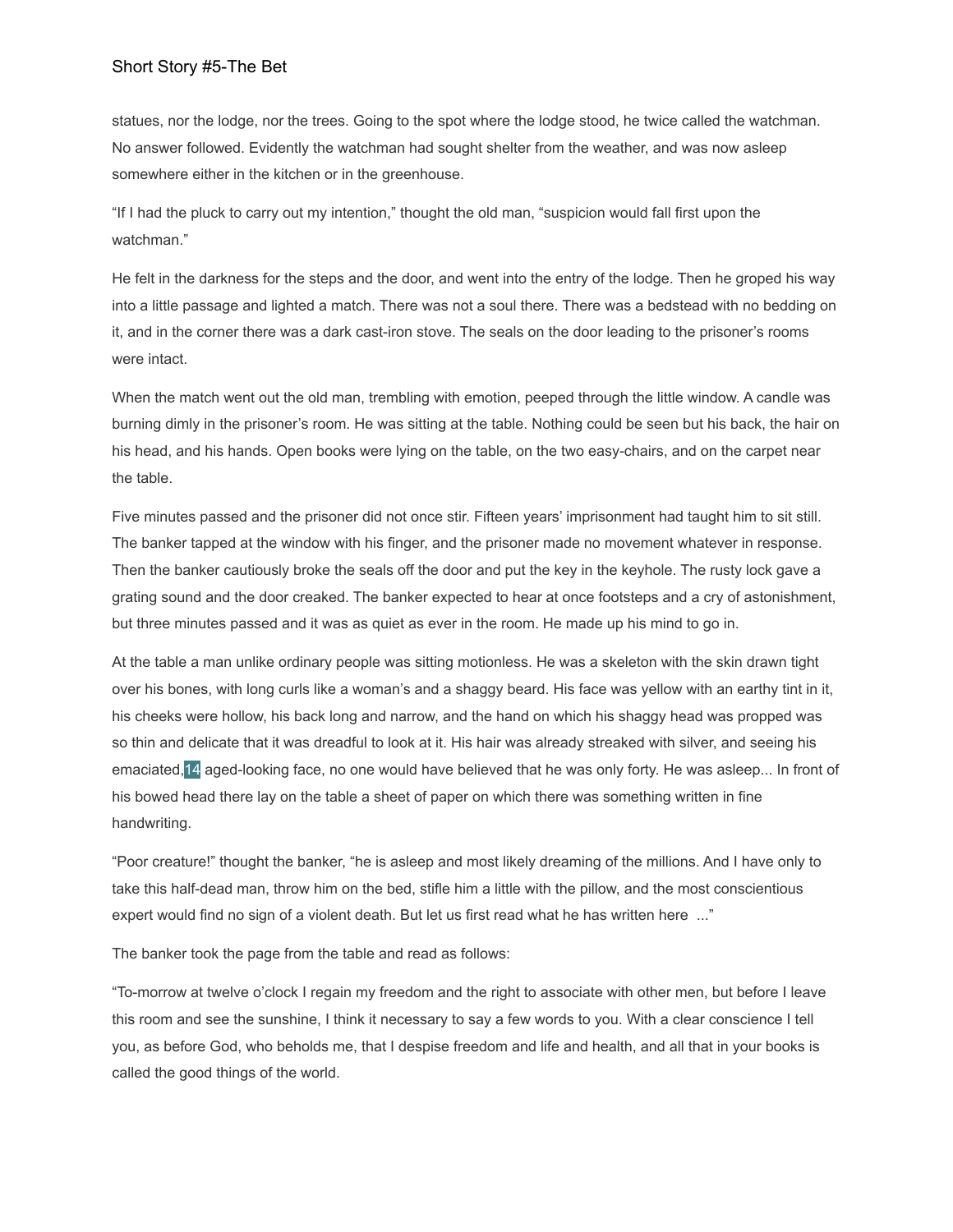"For fifteen years I have been intently studying earthly life. It is true I have not seen the earth nor men, but in your books I have drunk fragrant wine, I have sung songs, I have hunted stags and wild boars in the forests, have loved women... Beauties as ethereal15 as clouds, created by the magic of your poets and geniuses, have visited me at night, and have whispered in my ears wonderful tales that have set my brain in a whirl. In your books I have climbed to the peaks of Elburz and Mont Blanc, and from there I have seen the sun rise and have watched it at evening flood the sky, the ocean, and the mountain-tops with gold and crimson. I have watched from there the lightning flashing over my head and cleaving the storm-clouds. I have seen green forests, fields, rivers, lakes, towns. I have heard the singing of the sirens, and the strains of the shepherds' pipes; I have touched the wings of comely16 devils who flew down to converse with me of God... In your books I have flung myself into the bottomless pit, performed miracles, slain, burned towns, preached new religions, conquered whole kingdoms...

"Your books have given me wisdom. All that the unresting thought of man has created in the ages is compressed into a small compass in my brain. I know that I am wiser than all of you.

"And I despise your books, I despise wisdom and the blessings of this world. It is all worthless, fleeting, illusory,17 and deceptive, like a mirage. You may be proud, wise, and fine, but death will wipe you off the face of the earth as though you were no more than mice burrowing under the floor, and your posterity, your history, your immortal geniuses will burn or freeze together with the earthly globe.

"You have lost your reason and taken the wrong path. You have taken lies for truth, and hideousness for beauty. You would marvel if, owing to strange events of some sort, frogs and lizards suddenly grew on apple and orange trees instead of fruit, or if roses began to smell like a sweating horse; so I marvel at you who exchange heaven for earth. I don't want to understand you.

"To prove to you in action how I despise all that you live by, I renounce the two million of which I once dreamed as of paradise and which now I despise. To deprive myself of the right to the money I shall go out from here five hours before the time fixed, and so break the compact..."

When the banker had read this he laid the page on the table, kissed the strange man on the head, and went out of the lodge, weeping. At no other time, even when he had lost heavily on the Stock Exchange, had he felt so great a contempt<sup>18</sup> for himself. When he got home he lay on his bed, but his tears and emotion kept him for hours from sleeping.

Next morning the watchmen ran in with pale faces, and told him they had seen the man who lived in the lodge climb out of the window into the garden, go to the gate, and disappear. The banker went at once with the servants to the lodge and made sure of the flight of his prisoner. To avoid arousing unnecessary talk, he took from the table the writing in which the millions were renounced, and when he got home locked it up in the fireproof safe.

Notes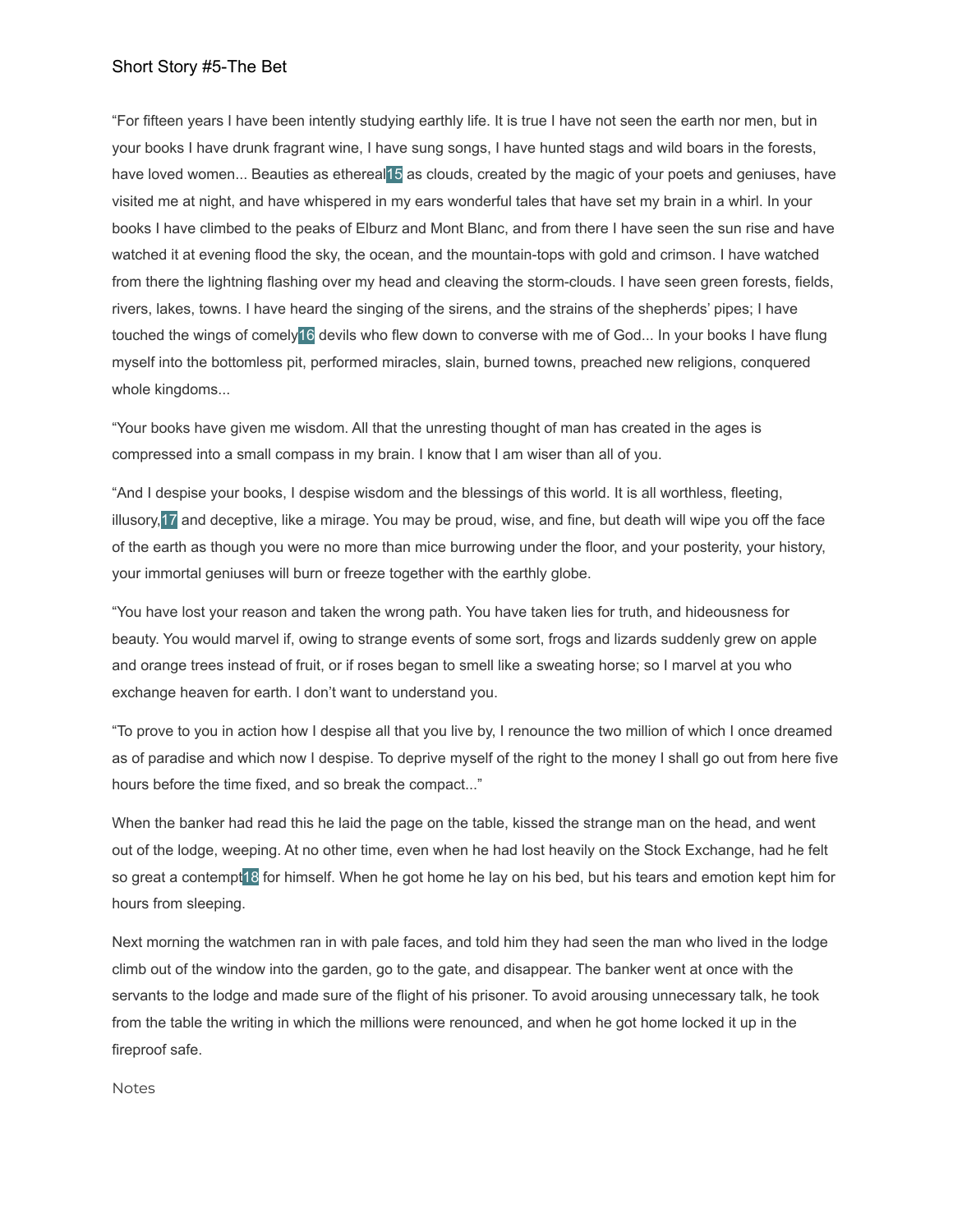1. Capital punishment, also know as the death penalty, is a practice whereby a person is put to death by the state as punishment for a crime.

2. A Christian State recognizes Christianity as its official religion.

3. The Latin phrase "a priori" refers to knowledge that does not come from actual experience but rather from deduction or theoretical reasoning.

- 4. Humane *(adjective) :* having sympathy and compassion for other people
- 5. Immoral *(adjective) :* going against what is right, proper, or good
- 6. Frivolous *(adjective) :* not serious in attitude or behavior; not able to think ahead
- 7. Compulsory *(adjective) :* required; mandatory
- 8. Caprice *(noun) :* a sudden, unpredictable action
- 9. Trifle *(noun) :* something of little value, substance, or importance
- 10. Procure *(verb) :* to get possession of; to obtain by a particular care and effort
- 11. Theology is the study of religious faith, practice, and experience.
- 12. Gospels are books written about the life of Jesus.

13. Stock Exchange refers to a place where people buy and sell stocks, which are the ownership elements of a corporation.

- 14. Emaciate *(verb) :* to cause someone to become very thin
- 15. Ethereal *(adjective) :* of or relating to the heavens
- 16. Comely *(adjective) :* pretty, attractive
- 17. Illusory *(adjective) :* based on or producing an illusion; deceptive
- 18. Contempt *(noun) :* a feeling that someone or something is not worthy of respect or approval

**WRITE A REFLECTION (3 paragraphs-5 sentences each)-This needs to be submitted through google classroom.**

**One paragraph that reflects on what the writer said**

**- Here's where you summarize the main points of the story**

**One paragraph that reflects on the writer's style. Begin with a claim that identifies 2 devices you will directly quote from the passage, and then, explain how each assists the writer's message. Also, specify the message.**

- **- How does the author use rhetorical devices (similes, metaphors, symbols etc.)**
- **- What is the theme/author's message**